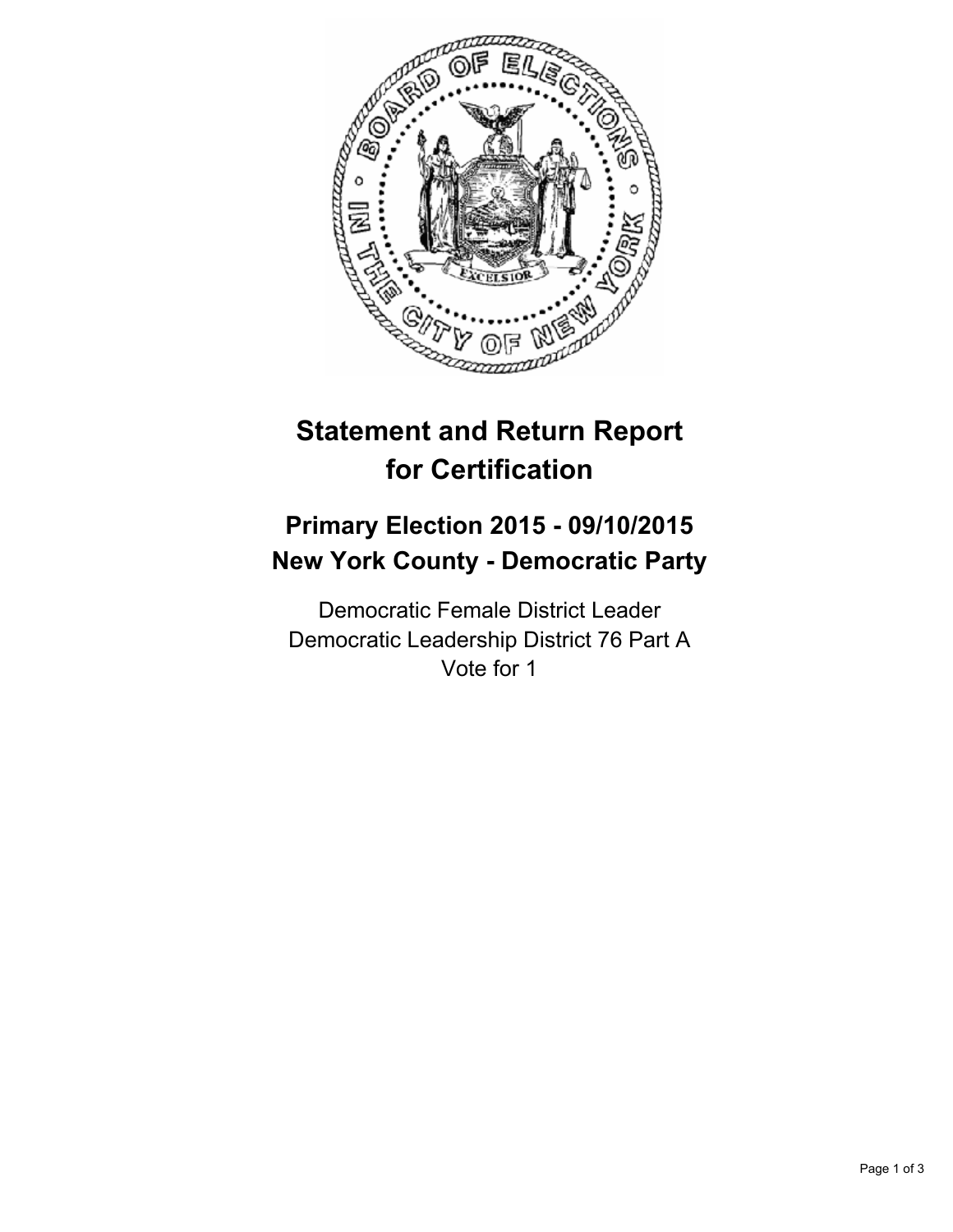

#### **Assembly District 76**

| <b>PUBLIC COUNTER</b>                                    | 762 |
|----------------------------------------------------------|-----|
| ABSENTEE/MILITARY                                        | 59  |
| <b>AFFIDAVIT</b>                                         | 2   |
| <b>Total Ballots</b>                                     | 823 |
| Less - Inapplicable Federal/Special Presidential Ballots | 0   |
| <b>Total Applicable Ballots</b>                          | 823 |
| <b>ESTHER BERNHARD YANG</b>                              | 148 |
| <b>BARBARA RUDDER</b>                                    | 205 |
| <b>JILL EISNER</b>                                       | 393 |
| NICOLE KRIST (WRITE-IN)                                  |     |
| TERRY GRACE (WRITE-IN)                                   |     |
| <b>Total Votes</b>                                       | 748 |
| Unrecorded                                               | 75  |